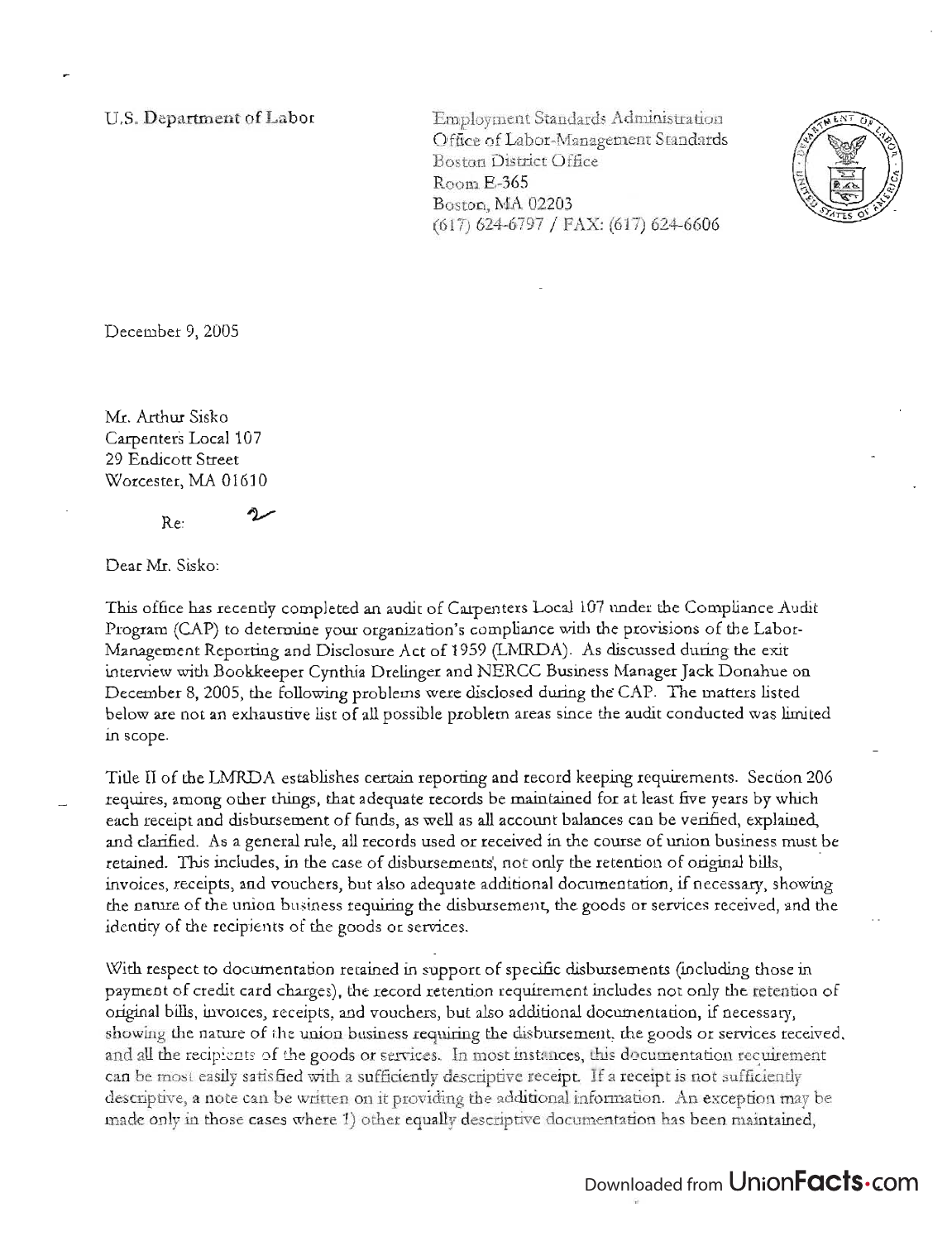Carpenters Local 107 Closing Letter December 9, 2005 Page 2 of 2

and 2) there is evidence of actual oversight and control over disbursements. With that said, the following record keeping violations were revealed during the audit of Local 107's 2004 records:

While Local 107 did an exceptional job at maintaining records verifying payments made by check, union officers and employees occasionally failed to retain adequate documentation for expenses charged to union credit cards. The local did retain a majority of these credit card receipts, but the local should strive to maintain accompanying documents for all expenses.

The CAP also disclosed a violation of LMRDA section 201 (a) which requires that unions submit a copy of their current constitution and bylaws with its LM report when bylaw changes are made. Local 107 amended its constitution and bylaws in 2004, but a copy of the constitution and bylaws was not filed along with its LM-2 report for that year. Two copies of your bylaws have now been filed; therefore, no further action will be taken regarding this violation.

Finally, the CAP disclosed a violation ofLMRDA Section 201 (b), because the Labor Organization Annual Report (Form LM-2) filed by Local 107 for fiscal year ending June 30, 2004, was deficient in the following areas:

The names of some officers who held office during the year were not reported in item 24 with the total amount of payments to or for them. All of the officers representing the local during the fiscal year must be accurately represented in item 24 on the LM report. As discussed during the Exit Interview, the LM report should list all officers as being either a continuing officer, which is represented with a 'C' in item 24, section 1C; a past officer represented with a 'P' in item 24, section 1C; or a new officer represented with an 'N' in item 24, section 1C. These identifiers disclose past and present officers as well as any and all funds given to these individuals throughout the fiscal year. In addition, the names of all persons who held office during the year must be reported in item 24 regardless of whether or not they received any payments from the union.

The local also inaccurately listed initiation fees required by new members. The LM report stated that initiation fees were \$250 - \$350 when the CAP disclosed that the initiation fee is actually \$30 -\$150 depending on the new member's experience level. The revised LM-2 report has a field for a minimum and maximum amount for initiation fees; therefore, as discussed during the Exit Interview, future revised LM-2 forms should list initiation fees as a minimum of \$30 and maximum of\$150.

Despite the issues listed above, I am not requiring that Local 107 file an amended LM-2 report for fiscal year ending June 30, 2004. As agreed, your union will properly report the deficient items on all future reports filed with this agency.